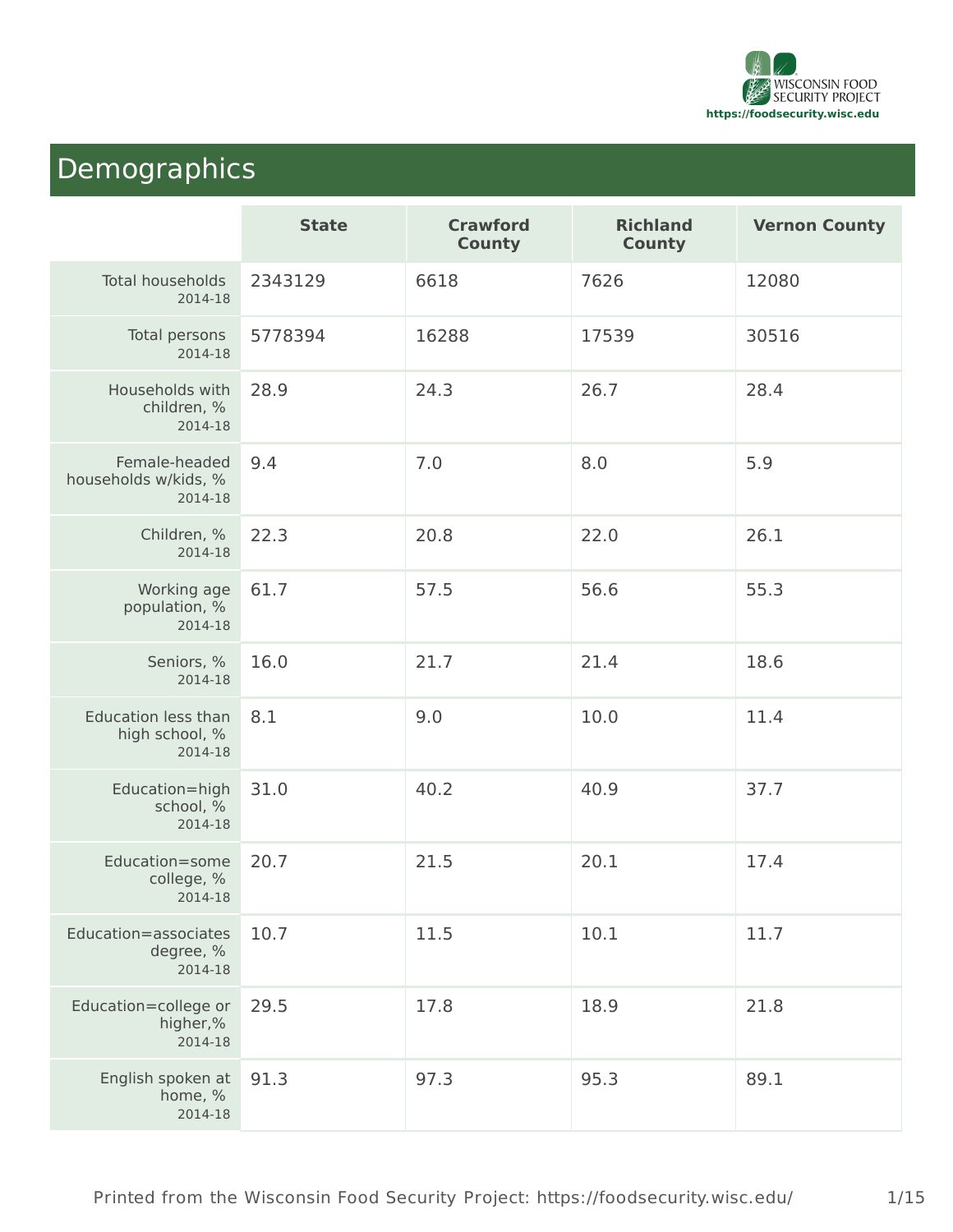| Spanish spoken at<br>home, %<br>2014-18                | 4.6  | 0.8  | 2.0  | 0.8  |
|--------------------------------------------------------|------|------|------|------|
| Asian language<br>spoken at home, %<br>2014-18         | 1.8  | 0.3  | 0.4  | 0.4  |
| Other language<br>spoken at home, %<br>2014-18         | 2.4  | 1.6  | 2.2  | 9.7  |
| Limited English<br>household, %<br>2014-18             | 1.6  | 0.2  | 1.3  | 0.8  |
| White, %<br>2014-18                                    | 81.5 | 94.6 | 94.8 | 96.3 |
| African American, %<br>2014-18                         | 6.3  | 1.9  | 0.5  | 0.3  |
| Asian, %<br>2014-18                                    | 2.7  | 0.4  | 0.6  | 0.5  |
| American Indian, %<br>2014-18                          | 0.8  | 0.4  | 0.3  | 0.2  |
| Other or multiple race,<br>$\frac{0}{0}$<br>2014-18    | 2.0  | 1.3  | 1.6  | 1.2  |
| Hispanic or Latino, %<br>2014-18                       | 6.7  | 1.4  | 2.2  | 1.6  |
| Noncitizens, %<br>2014-18                              | 2.7  | 0.3  | 1.5  | 0.5  |
| Workers driving/<br>carpooling to work, %<br>2014-18   | 89.1 | 91.2 | 88.5 | 85.7 |
| Workers using public<br>transportation, %<br>2014-18   | 1.8  | 0.4  | 0.7  | 0.5  |
| Workers walking or<br>other non-vehicle, %<br>2014-18  | 4.9  | 4.0  | 5.1  | 6.9  |
| Percent of population<br>living in urban areas<br>2010 | N/A  | 37.6 | 27.9 | 14.3 |
| Crowded housing<br>units, %<br>2014-18                 | 1.7  | 1.6  | 1.7  | 2.8  |

# Economic security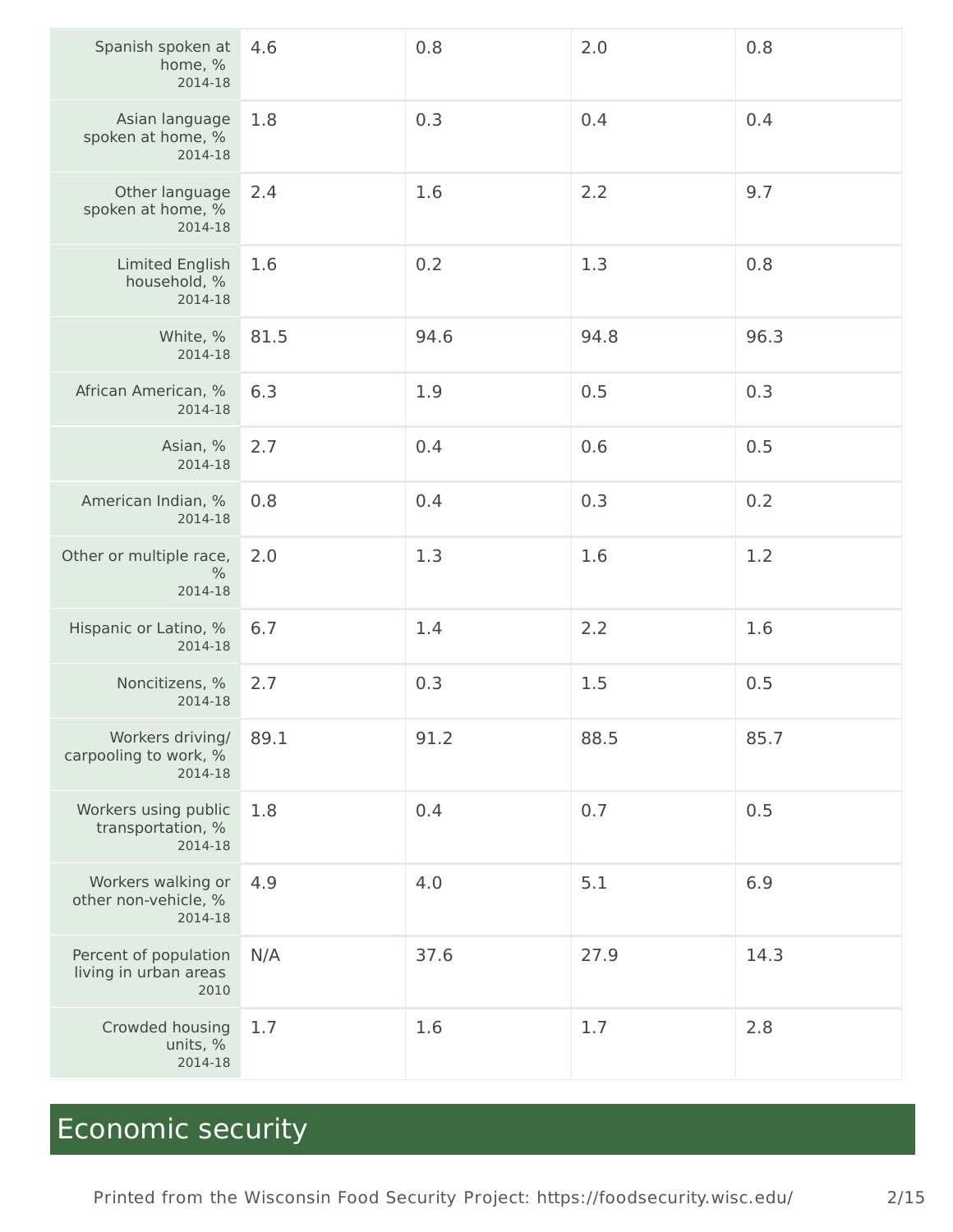|                                                            | <b>State</b> | <b>Crawford</b><br><b>County</b> | <b>Richland</b><br><b>County</b> | <b>Vernon County</b> |
|------------------------------------------------------------|--------------|----------------------------------|----------------------------------|----------------------|
| Poverty rate (all<br>persons), %<br>2018                   | 11.1         | 12.9                             | 14.3                             | 13.6                 |
| Poverty rate (age 5-<br>17, %<br>2018                      | 12.9         | 18.3                             | 19.4                             | 19.3                 |
| Median household<br>income<br>2018                         | 60779        | 49200                            | 53050                            | 51692                |
| Poverty rate (all<br>persons),%<br>2014-18                 | 11.9         | 12.9                             | 13.8                             | 16.6                 |
| Poverty rate<br>(children),%<br>2014-18                    | 15.9         | 19.5                             | 20.2                             | 25.0                 |
| Median household<br>income<br>2014-18                      | 59209        | 48853                            | 51335                            | 50905                |
| Persons below 185%<br>poverty, %<br>2014-18                | 25.7         | 29.7                             | 28.9                             | 33.4                 |
| Ratio of 95th<br>percentile to median<br>income<br>2014-18 | 3.2          | 3.0                              | 2.8                              | 3.0                  |
| Gini Index Of Income<br>Inequality<br>2014-18              | 0.446        | 0.4345                           | 0.3964                           | 0.4528               |
| Households renting<br>home, %<br>2014-18                   | 33.1         | 23.9                             | 24.5                             | 23.1                 |
| Median rent<br>2014-18                                     | 837          | 605                              | 628                              | 683                  |
| Renters paying > 30%<br>income, %<br>2014-18               | 42.3         | 35.9                             | 33.5                             | 38.9                 |
| Households without<br>vehicle, %<br>2014-18                | 6.8          | 6.3                              | 5.4                              | 9.2                  |
| Unemployment rate,<br>$\%$<br>2019                         | 3.3          | 4.3                              | 3.2                              | 3.3                  |
| Monthly<br>unemployment rate, %<br>April 2020              | 14.6         | 19.2                             | 12.9                             | 11.9                 |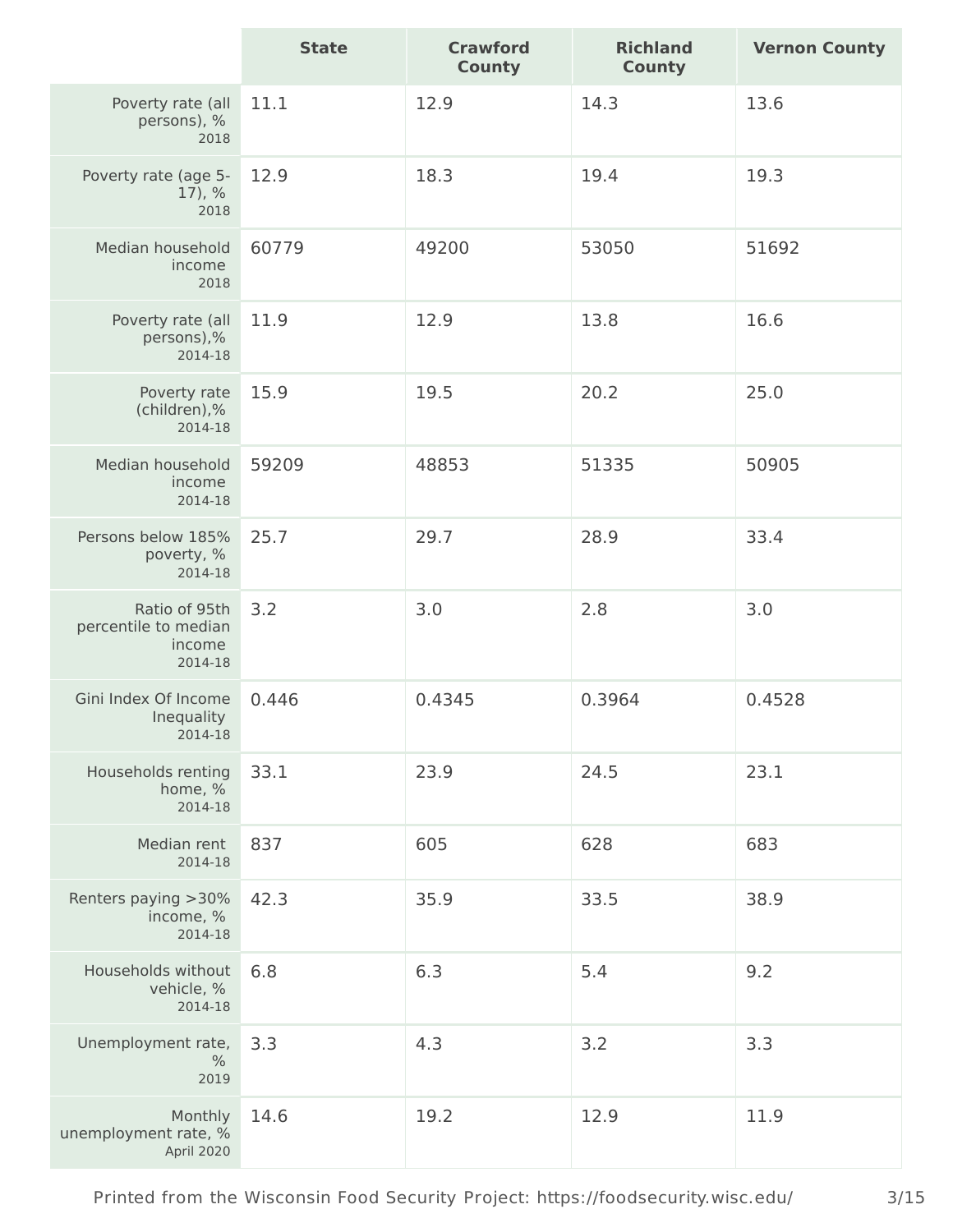# Federal food programs and the security Project Home

|                                                                                                         | <b>State</b> | <b>Crawford</b><br><b>County</b> | <b>Richland</b><br><b>County</b> | <b>Vernon County</b> |
|---------------------------------------------------------------------------------------------------------|--------------|----------------------------------|----------------------------------|----------------------|
| Free & reduced price<br>school meal elig rate<br>2018                                                   | 47.05        | 56.78                            | 51.70                            | 47.14                |
| School lunch, ave.<br>daily part., #<br>2018                                                            | 437770       | 1350                             | 935                              | 2369                 |
| Free & reduced lunch,<br>ave. daily part., #<br>2018                                                    | 257120       | 871                              | 627                              | 1284                 |
| School lunch, ave.<br>daily participation rate<br>2018                                                  | 53.52        | 60.40                            | 53.00                            | 58.38                |
| Free & reduced lunch,<br>ave. daily part rate<br>2018                                                   | 66.81        | 68.64                            | 68.75                            | 67.12                |
| School bkfast, ave.<br>daily part., #<br>2018                                                           | 176348       | 690                              | 309                              | 1508                 |
| Free & reduced bkfast,<br>ave. daily part., #<br>2018                                                   | 137278       | 463                              | 251                              | 898                  |
| School bkfast, ave.<br>daily part rate<br>2018                                                          | 23.88        | 30.87                            | 17.52                            | 37.16                |
| Free & reduced bkfast,<br>ave. daily part rate<br>2018                                                  | 36.91        | 36.49                            | 27.52                            | 47.11                |
| Free & reduced bkfast<br>part relative to lunch<br>2018                                                 | 53.39        | 53.16                            | 40.03                            | 69.94                |
| Total students certified<br>for free or reduced<br>price meals, in schools<br>serving lunch<br>2018     | 384868       | 1269                             | 912                              | 1913                 |
| Total students in<br>public schools serving<br>school breakfast<br>2018                                 | 738501       | 2235                             | 1764                             | 4058                 |
| Total students certified<br>for free or reduced<br>price meals, in schools<br>serving breakfast<br>2018 | 371960       | 1269                             | 912                              | 1906                 |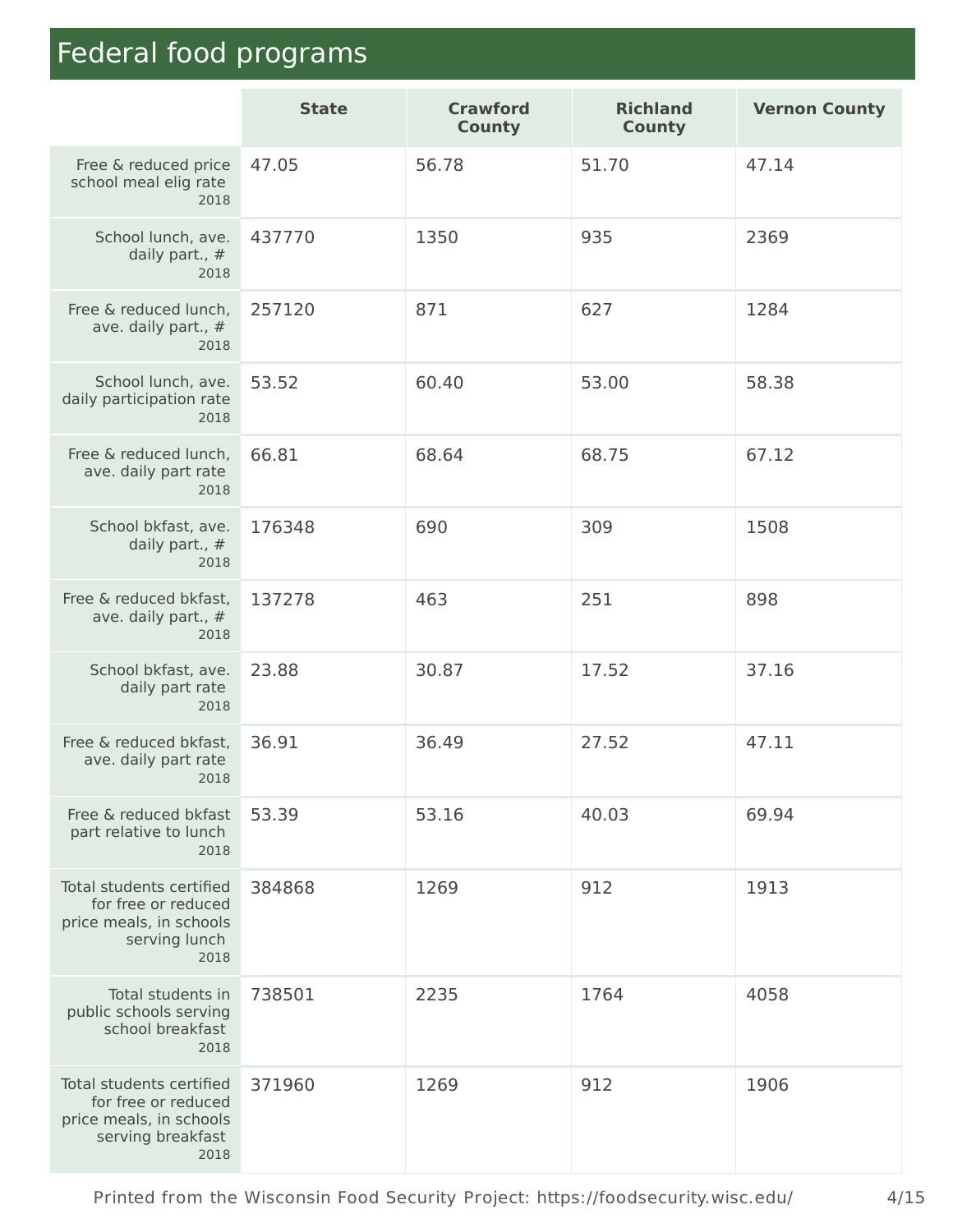| Schools utilizing<br><b>Community Eligibility</b><br>Provision, %<br>2018 | 17.00  | 0.00 | 0.00 | 0.00 |
|---------------------------------------------------------------------------|--------|------|------|------|
| FoodShare<br>participants, #<br>2019                                      | 874467 | 2559 | 3019 | 3498 |
| FoodShare<br>participants, # adult<br>2019                                | 524397 | 1676 | 1896 | 2150 |
| FoodShare<br>participants, # kids<br>2019                                 | 359123 | 901  | 1150 | 1380 |
| FoodShare<br>participants, % of<br>population<br>2019                     | 15.1   | 15.7 | 17.2 | 11.5 |
| FoodShare<br>participants, % of<br>adults<br>2019                         | 11.7   | 13.0 | 13.9 | 9.5  |
| FoodShare<br>participants, % of kids<br>2019                              | 27.9   | 26.6 | 29.8 | 17.3 |
| WIC participants, # of<br>women<br>2018                                   | N/A    | 81   | 83   | 159  |
| WIC participants, # of<br>children<br>2018                                | N/A    | 240  | 268  | 470  |
| WIC participants, total<br>#<br>2018                                      | N/A    | 321  | 351  | 629  |
| FoodShare<br>participants per<br>month, #<br>January 2020                 | 594711 | 1626 | 1961 | 2299 |
| FoodShare<br>participants per<br>month, $#$<br>April 2020                 | 682972 | 1832 | 2194 | 2597 |
| FoodShare<br>participants per<br>month, %<br>January 2020                 | 10.3   | 10.0 | 11.2 | 7.5  |
| FoodShare<br>participants per<br>month, %<br>April 2020                   | 11.8   | 11.2 | 12.5 | 8.5  |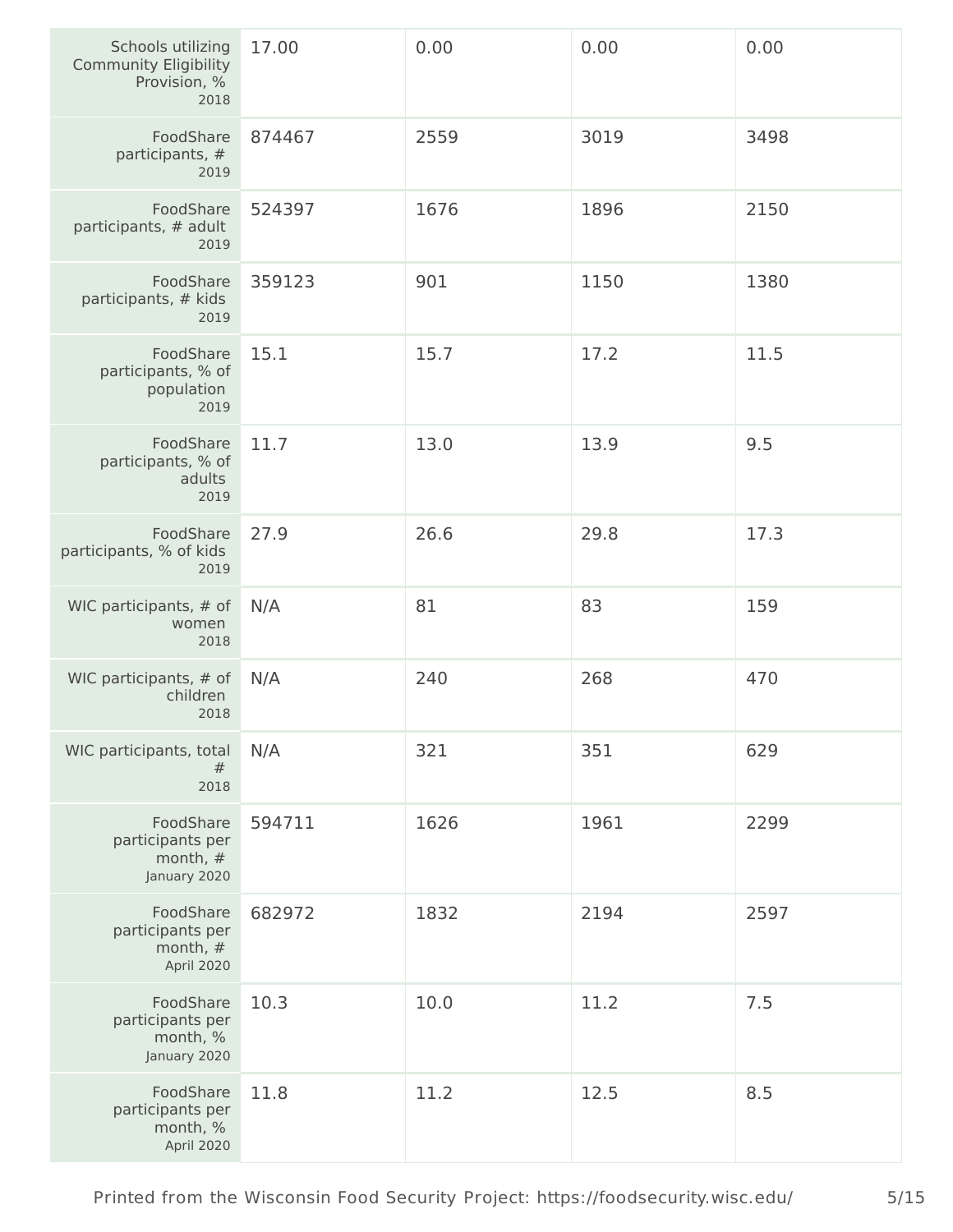| FoodShare monthly 14.8<br>caseload change since<br>Jan 2020, % | 12.7 | 11.9 | 13.0 |
|----------------------------------------------------------------|------|------|------|
| April 2020                                                     |      |      |      |

# Food environment

|                                                           | <b>State</b> | <b>Crawford</b><br><b>County</b> | <b>Richland</b><br><b>County</b> | <b>Vernon County</b> |
|-----------------------------------------------------------|--------------|----------------------------------|----------------------------------|----------------------|
| Stores accepting<br>FoodShare, #<br>2019                  | 4138         | 19                               | 10                               | 21                   |
| Food costs relative to<br>national average, ratio<br>2018 | N/A          | 0.92                             | 1.01                             | 1.01                 |
| Food costs relative to<br>state average, ratio<br>2018    | N/A          |                                  | 1.1                              | 1.1                  |

# Food security

|                                                                                           | <b>State</b> | <b>Crawford</b><br><b>County</b> | <b>Richland</b><br><b>County</b> | <b>Vernon County</b> |
|-------------------------------------------------------------------------------------------|--------------|----------------------------------|----------------------------------|----------------------|
| Estimate of food<br>insecurity rate (all<br>persons) (from Map<br>the Meal Gap)<br>2018   | 8.9          | 10.2                             | 9.3                              | 9.9                  |
| Estimate of food<br>insecurity rate<br>(children) (from Map<br>the Meal Gap)<br>2018      | 14.1         | 18.5                             | 16.8                             | 17.9                 |
| Projection of food<br>insecurity rate (all<br>persons) (from Map<br>the Meal Gap)<br>2020 | N/A          | 15.8                             | 14.5                             | 14.7                 |
| Projection of food<br>insecurity rate<br>(children) (from Map<br>the Meal Gap)<br>2020    | N/A          | 28.6                             | 26                               | 26.3                 |

# Health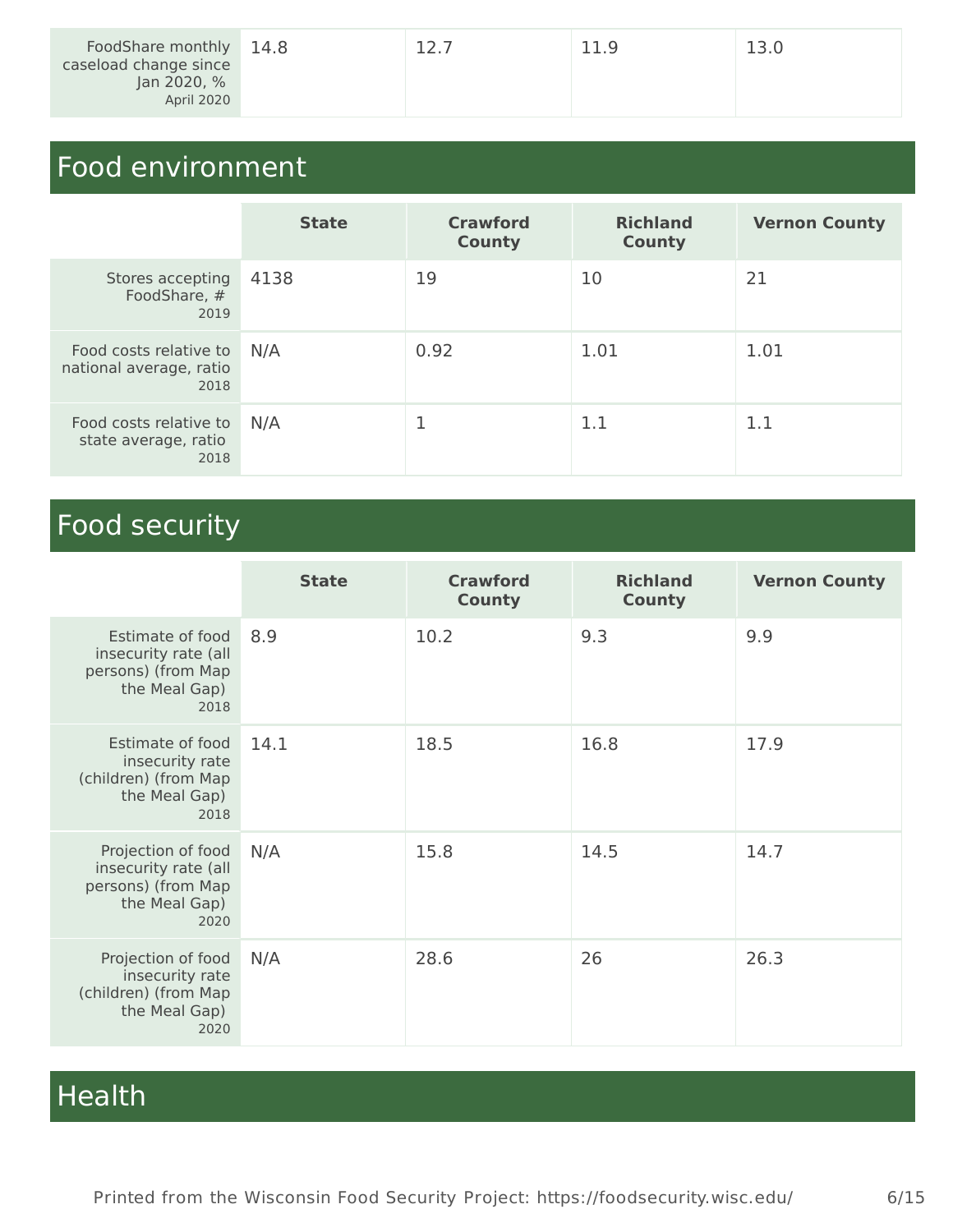|                                                              | <b>State</b> | <b>Crawford</b><br><b>County</b> | <b>Richland</b><br><b>County</b> | <b>Vernon County</b> |
|--------------------------------------------------------------|--------------|----------------------------------|----------------------------------|----------------------|
| Adult obesity rate, %<br>2016                                | 31.3         | 38.3                             | 34.2                             | 31.8                 |
| Adult diabetes, %<br>2016                                    | 9.3          | 15.2                             | 6.4                              | 10.7                 |
| Percent poor/fair<br>health<br>2017                          | 16.7         | 12.9                             | 13.4                             | 13.8                 |
| Poor physical health<br>days<br>2017                         | 3.9          | 3.4                              | 3.5                              | 3.7                  |
| Poor mental health<br>days<br>2017                           | 4.0          | 3.6                              | 3.7                              | 3.8                  |
| Low birth weight, %<br>2012-2018                             | 7.4          | 6.5                              | 5.4                              | 5.3                  |
| <b>County Health</b><br>Rankings, Health<br>Outcomes<br>2020 | N/A          | 51                               | 32                               | 18                   |
| <b>County Health</b><br>Rankings, Health<br>Factors<br>2020  | N/A          | 56                               | 45                               | 49                   |
| Disability, %<br>2014-18                                     | 11.7         | 15.1                             | 12.8                             | 11.1                 |
| Uninsured, %<br>2014-18                                      | 5.8          | 6.7                              | 8.0                              | 15.5                 |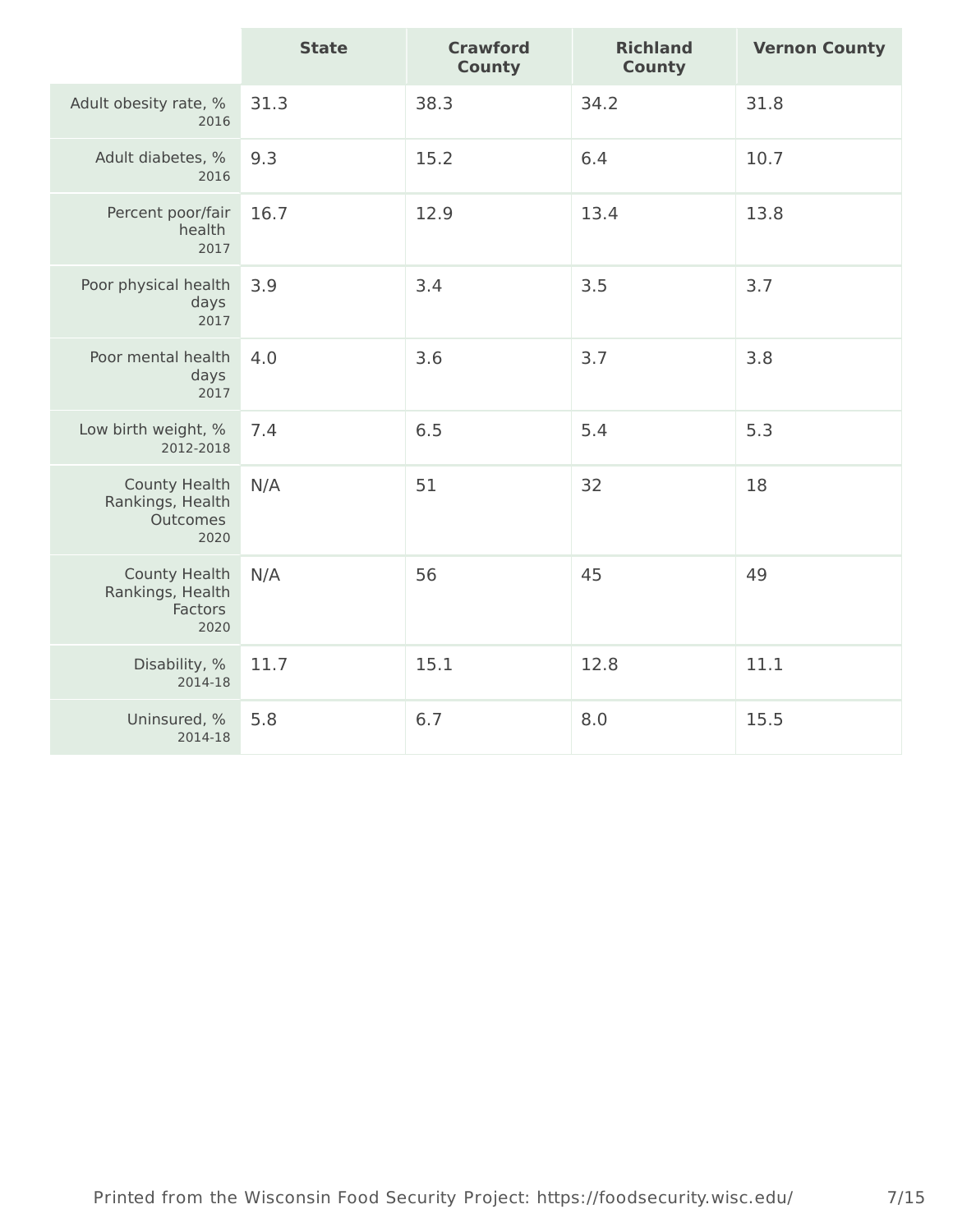# **Definitions**

# **Demographics**

### **Total households**

**Definition:** the number of households **Source:** ACS 2014-18, 2014-18

## **Female-headed households w/kids, %**

**Definition:** the percentage of households that are headed by single females with children under the age of 18 **Source:** ACS 2014-18, 2014-18

#### **Seniors, %**

**Definition:** the percentage of the population who are age 65 or older **Source:** ACS 2014-18, 2014-18

## **Education=some college, %**

**Definition:** the percentage of the population age 25 or over that has some college education **Source:** ACS 2014-18, 2014-18

## **English spoken at home, %**

**Definition:** the percentage of the population 5 years and over that reported English as the primary language spoken at home

**Source:** ACS 2014-18, 2014-18

#### **Other language spoken at home, %**

**Definition:** the percentage of the population 5 years and over that reported a language other than English, Spanish, or an Asian language as the primary language spoken at home

**Source:** ACS 2014-18, 2014-18

#### **African American, %**

**Definition:** the percentage of the total population that reported being non-Hispanic black/African American alone (i.e. not in combination with any other racial category)

**Source:** ACS 2014-18, 2014-18

#### **Other or multiple race, %**

**Definition:** the percentage of the total population that checked the `Other` race category and/or reported more than one racial category and that did not indicate a Hispanic or Latino origin

**Source:** ACS 2014-18, 2014-18

#### **Total persons**

**Definition:** the number of persons **Source:** ACS 2014-18, 2014-18

### **Children, %**

**Definition:** the percentage of the population who are under age 18 **Source:** ACS 2014-18, 2014-18

# **Education less than high school, %**

**Definition:** the percentage of the population age 25 or over that has less than a high school education **Source:** ACS 2014-18, 2014-18

#### **Education=associates degree, %**

**Definition:** the percentage of the population age 25 or over that has an associates degree **Source:** ACS 2014-18, 2014-18

# **Spanish spoken at home, %**

**Definition:** the percentage of the population 5 years and over that reported Spanish as the primary language spoken at home

**Source:** ACS 2014-18, 2014-18

#### **Limited English household, %**

**Definition:** the percentage of households that have limited English **Source:** ACS 2014-18, 2014-18

# **Asian, %**

**Definition:** the percentage of the total population that reported being Asian alone (i.e. not in combination with any other racial category)

**Source:** ACS 2014-18, 2014-18

#### **Hispanic or Latino, %**

**Definition:** the percentage of the total population that reported being of Hispanic or Latino origin (this variable includes all racial categories that checked the Hispanic/Latino category) **Source:** ACS 2014-18, 2014-18

### **Households with children, %**

**Definition:** the percentage of households that include children under the age of 18 **Source:** ACS 2014-18, 2014-18

### **Working age population, %**

**Definition:** the percentage of the population who are age 18-64 **Source:** ACS 2014-18, 2014-18

#### **Education=high school, %**

**Definition:** the percentage of the population age 25 or over that has a high school education **Source:** ACS 2014-18, 2014-18

#### **Education=college or higher,%**

**Definition:** the percentage of the population age 25 or over that has a bachelor`s degree or higher level of educational attainment

**Source:** ACS 2014-18, 2014-18

#### **Asian language spoken at home, %**

**Definition:** the percentage of the population 5 years and over that reported an Asian language as the primary language spoken at home **Source:** ACS 2014-18, 2014-18

#### **White, %**

**Definition:** the percentage of the total population that reported being non-Hispanic white alone (i.e. not in combination with any other racial category)

**Source:** ACS 2014-18, 2014-18

#### **American Indian, %**

**Definition:** the percentage of the total population that reported being non-Hispanic American Indian alone (i.e. not in combination with any other racial category)

**Source:** ACS 2014-18, 2014-18

#### **Noncitizens, %**

**Definition:** the percentage of the population who are not U.S. citizens **Source:** ACS 2014-18, 2014-18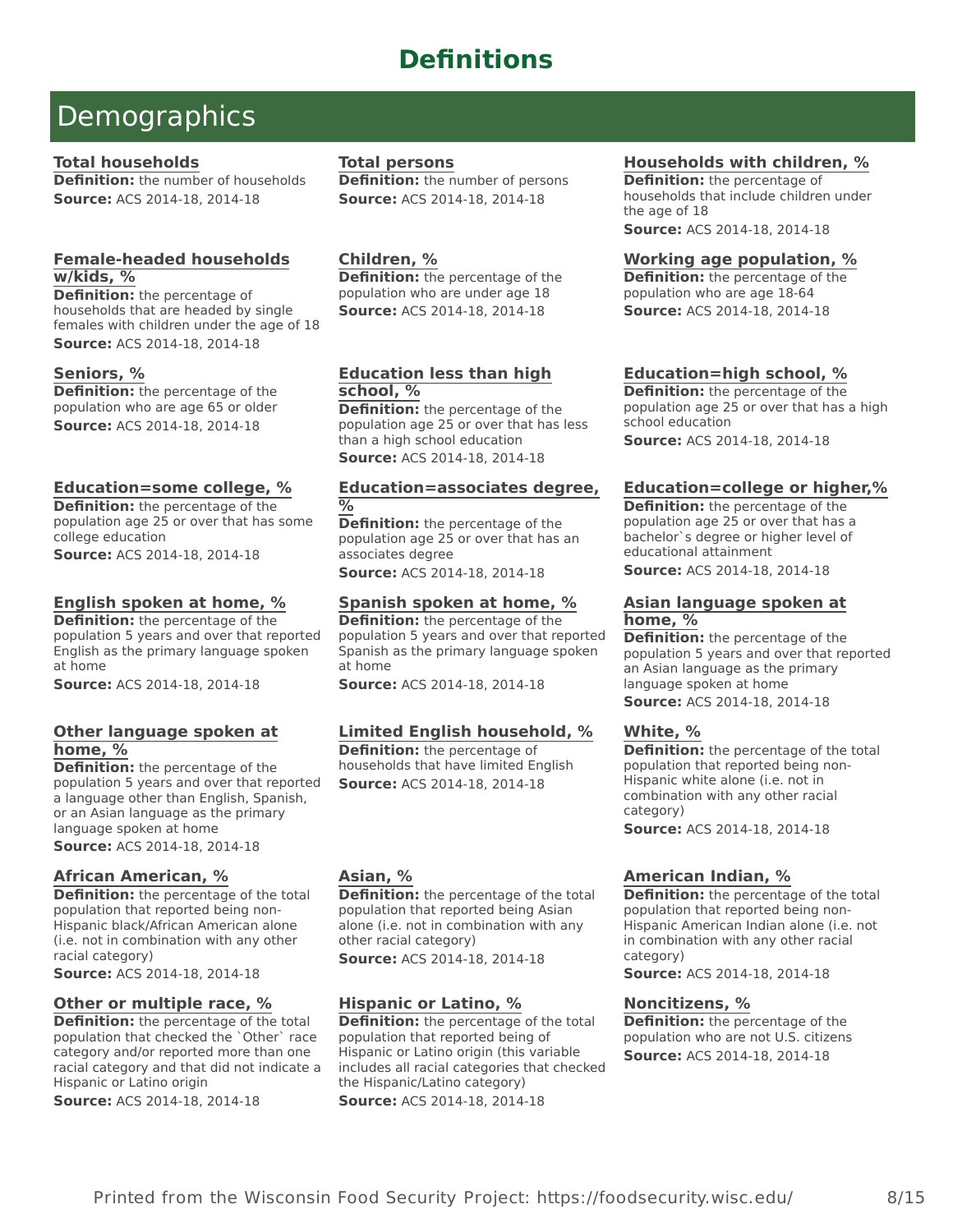## **Workers driving/carpooling to work, %**

**Definition:** the percentage of the employed population that drives or carpools to get to work **Source:** ACS 2014-18, 2014-18

## **Percent of population living in urban areas**

**Definition:** percent of total population considered by the Census Bureau to live in an urban area versus a rural area **Source:** Census 2010, 2010

## **Workers using public transportation, %**

e of the **Definition:** the percentage of the **Definition:** the per employed population that takes public transportation to work **Source:** ACS 2014-18, 2014-18

## **Crowded housing units, %**

**Definition:** the percentage of occupied housings units with >1 person per room **Source:** ACS 2014-18, 2014-18

### **Workers walking or other nonvehicle, %**

**Definition:** the percentage of the employed population that walks or uses alternative forms of transportation (e.g. bicycle) to get to work

**Source:** ACS 2014-18, 2014-18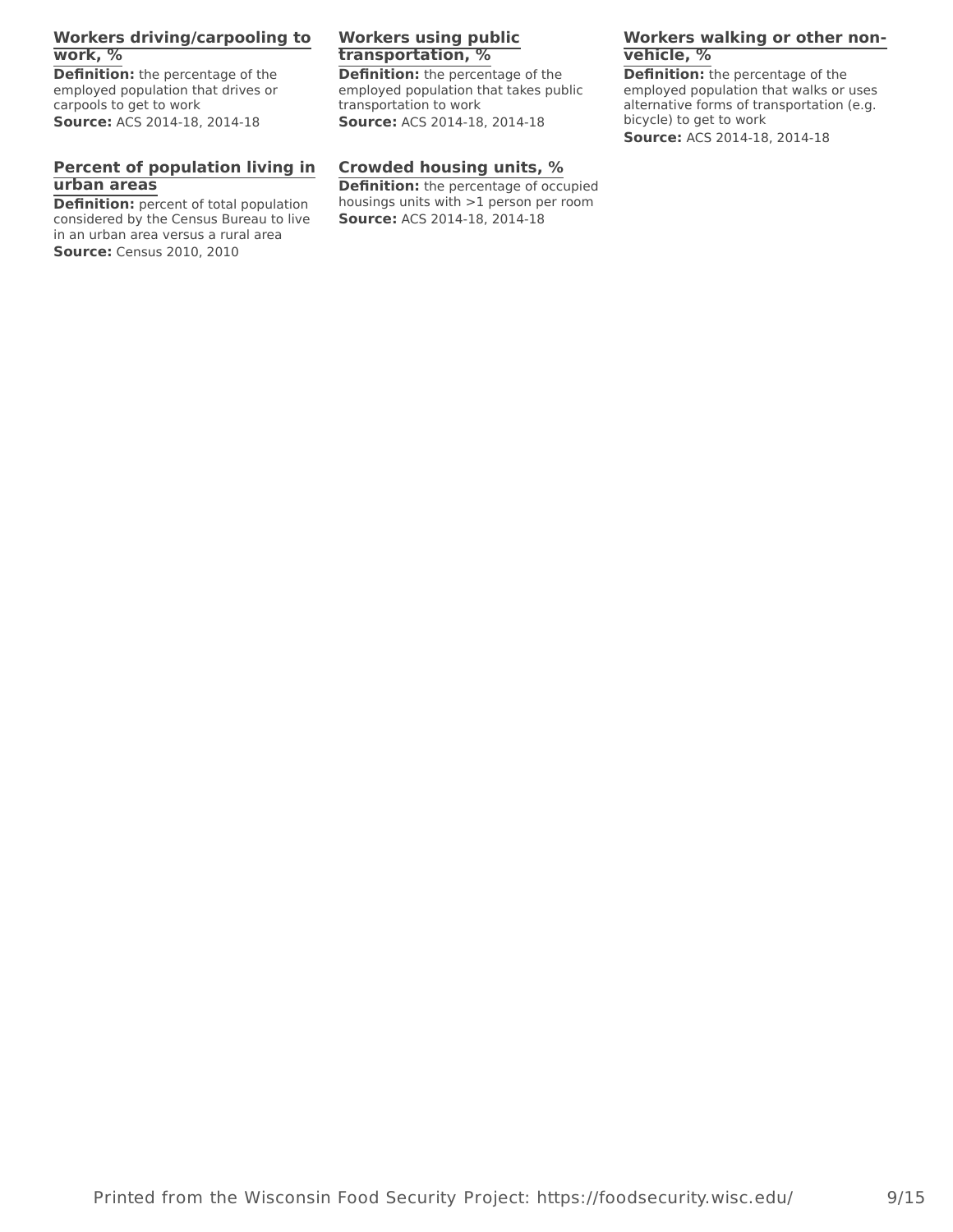# Economic security Project Home Project Home Project Home Project Home Project Home Project Home Project Home P

### **Poverty rate (all persons), %**

**Definition:** the estimated percentage of all individuals living in a household with an income below the official poverty threshold

**Source:** Small Area Income and Poverty Estimates, 2018

#### **Poverty rate (all persons),%**

**Definition:** the percentage of the population living in a household with an income below the poverty threshold **Source:** ACS 2014-18, 2014-18

#### **Persons below 185% poverty, %**

**Definition:** the percentage of persons below 185% poverty **Source:** ACS 2014-18, 2014-18

#### **Households renting home, %**

**Definition:** the percentage of households that rent a place to live **Source:** ACS 2014-18, 2014-18

## **Households without vehicle, %**

**Definition:** the percentage of households that do not own at least one vehicle **Source:** ACS 2014-18, 2014-18

## **Poverty rate (age 5-17), %**

**Definition:** the estimated percentage of school-age (age 5-17) children living in a household with an income below the

official poverty threshold **Source:** Small Area Income and Poverty Estimates, 2018

#### **Poverty rate (children),%**

**Definition:** the percentage of children (<18) living in households with an income below the poverty threshold **Source:** ACS 2014-18, 2014-18

#### **Ratio of 95th percentile to median income**

**Definition:** ratio of 95th household income percentile to median household income

**Source:** ACS 2014-18, 2014-18

#### **Median rent**

**Definition:** the median amount of rent paid per month **Source:** ACS 2014-18, 2014-18

#### **Unemployment rate, %**

**Definition:** the percentage of the civilian labor force that does not have a job and that has actively looked for work in the past four weeks

**Source:** Wisconsin Dept of Workforce Development, 2019

#### **Median household income**

**Definition:** the estimated median household income **Source:** Small Area Income and Poverty Estimates, 2018

#### **Median household income**

**Definition:** the median household income **Source:** ACS 2014-18, 2014-18

#### **Gini Index Of Income Inequality**

**Definition:** Gini Index Of Income **Inequality Source:** ACS 2014-18, 2014-18

#### **Renters paying >30% income, %**

**Definition:** the percentage of renters paying more than 30% of their monthly income on rent **Source:** ACS 2014-18, 2014-18

#### **Monthly unemployment rate, %**

**Definition:** the percentage of the civilian labor force that does not have a job and that has actively looked for work in the past four weeks

**Source:** Wisconsin Dept of Workforce Development, April 2020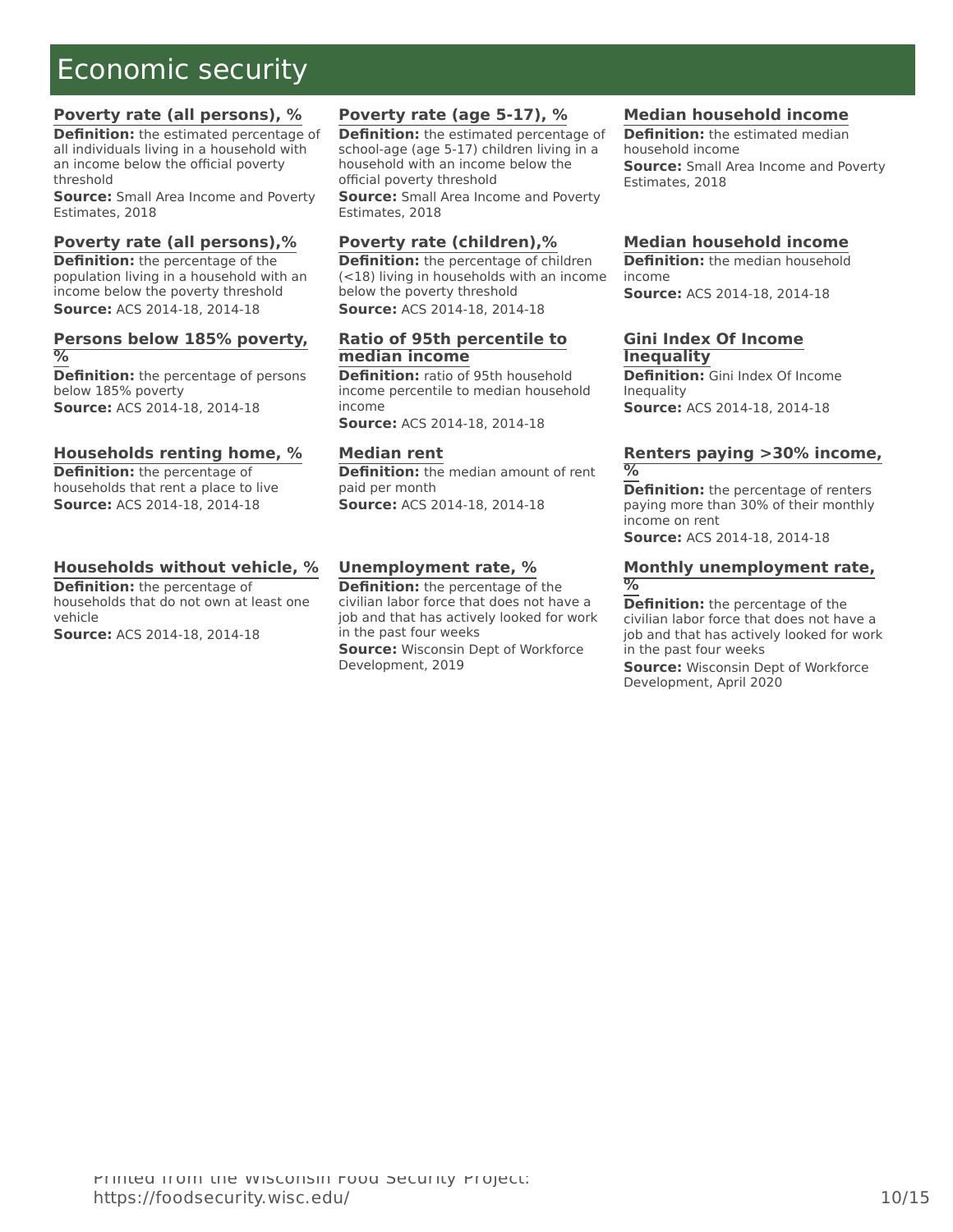# Federal food programs and the control of the security programs of the second security of the second second second second second second second second second second second second second second second second second second sec

#### **Free & reduced price school meal elig rate**

**Definition:** the percentage of students enrolled in public schools that are certified as eligible to receive free or reduced price school meals

**Source:** Wisconsin Dept of Public Instruction, 2018

#### **School lunch, ave. daily participation rate**

**Definition:** the average daily number of students who eat a lunch provided by the National School Lunch Program, including free, reduced-price, and full-price meals, divided by the number of enrolled students

**Source:** Wisconsin Dept of Public Instruction, 2018

#### **Free & reduced bkfast, ave. daily part., #**

**Definition:** the average daily number of students who eat a free or reduced-price breakfast provided by the School Breakfast Program

**Source:** Wisconsin Dept of Public Instruction, 2018

#### **Free & reduced bkfast part relative to lunch**

**Definition:** the ratio of free or reducedprice breakfast participants relative to free or reduced-price lunch participants, i.e. the number of breakfast participants divided by the number of lunch participants

**Source:** Wisconsin Dept of Public Instruction, 2018

#### **Total students certified for free or reduced price meals, in schools serving breakfast**

**Definition:** the number of students certified as eligible for free or reduced price meals, in schools participating in School Breakfast Program **Source:** Wisconsin Dept of Public Instruction, 2018

#### **FoodShare participants, # adult**

**Definition:** the number of adults that receive Food Share (also called the Supplemental Nutrition Assistance Program, or SNAP) **Source:** Wisconsin Dept of Health Services, 2019

#### **School lunch, ave. daily part., #**

**Definition:** the average daily number of students who eat a lunch provided by the National School Lunch Program, including free, reduced-price, and full-price meals **Source:** Wisconsin Dept of Public Instruction, 2018

### **Free & reduced lunch, ave. daily part rate**

**Definition:** the average daily number of students who eat a free or reduced-price lunch provided by the National School Lunch Program, divided by the number of students certified to receive free or reduced price meals

**Source:** Wisconsin Dept of Public Instruction, 2018

#### **School bkfast, ave. daily part rate**

**Definition:** the average daily number of students who eat a breakfast provided by the School Breakfast Program--including free, reduced-price, and full-price meals- divided by the number of enrolled students

**Source:** Wisconsin Dept of Public Instruction, 2018

#### **Total students certified for free or reduced price meals, in schools serving lunch**

**Definition:** the number of students certified as eligible for free or reduced price meals, in schools participating in National School Lunch Program **Source:** Wisconsin Dept of Public

Instruction, 2018

#### **Schools utilizing Community Eligibility Provision, %**

**Definition:** the percentage of schools that are offering free meals to all students through the Community Eligibility Provision **Source:** Wisconsin Dept of Public

Instruction, 2018

# **FoodShare participants, # kids**

**Definition:** the number of children that receive Food Share (also called the Supplemental Nutrition Assistance Program, or SNAP) **Source:** Wisconsin Dept of Health Services, 2019

### **Free & reduced lunch, ave. daily part., #**

**Definition:** the average daily number of students who eat a free or reduced-price lunch provided by the National School Lunch Program

**Source:** Wisconsin Dept of Public Instruction, 2018

#### **School bkfast, ave. daily part., #**

**Definition:** the average daily number of students who eat a breakfast provided by the School Breakfast Program--including free, reduced-price, and full-price meals **Source:** Wisconsin Dept of Public Instruction, 2018

# **Free & reduced bkfast, ave. daily part rate**

**Definition:** the average daily number of students who eat a free or reduced-price breakfast provided by the School Breakfast Program, divided by the number of students certified to receive free or reduced price meals **Source:** Wisconsin Dept of Public Instruction, 2018

#### **Total students in public schools serving school breakfast**

**Definition:** the number of students enrolled in public schools that participate in the School Breakfast Program **Source:** Wisconsin Dept of Public Instruction, 2018

#### **FoodShare participants, #**

**Definition:** the total number of individuals that receive Food Share (also called the Supplemental Nutrition Assistance Program, or SNAP) **Source:** Wisconsin Dept of Health Services, 2019

## **FoodShare participants, % of population**

**Definition:** the percentage of the total population that receives FoodShare (also called the Supplemental Nutrition Assistance Program, or SNAP) **Source:** Wisconsin Dept of Health Services and U.S. Census population data, 2019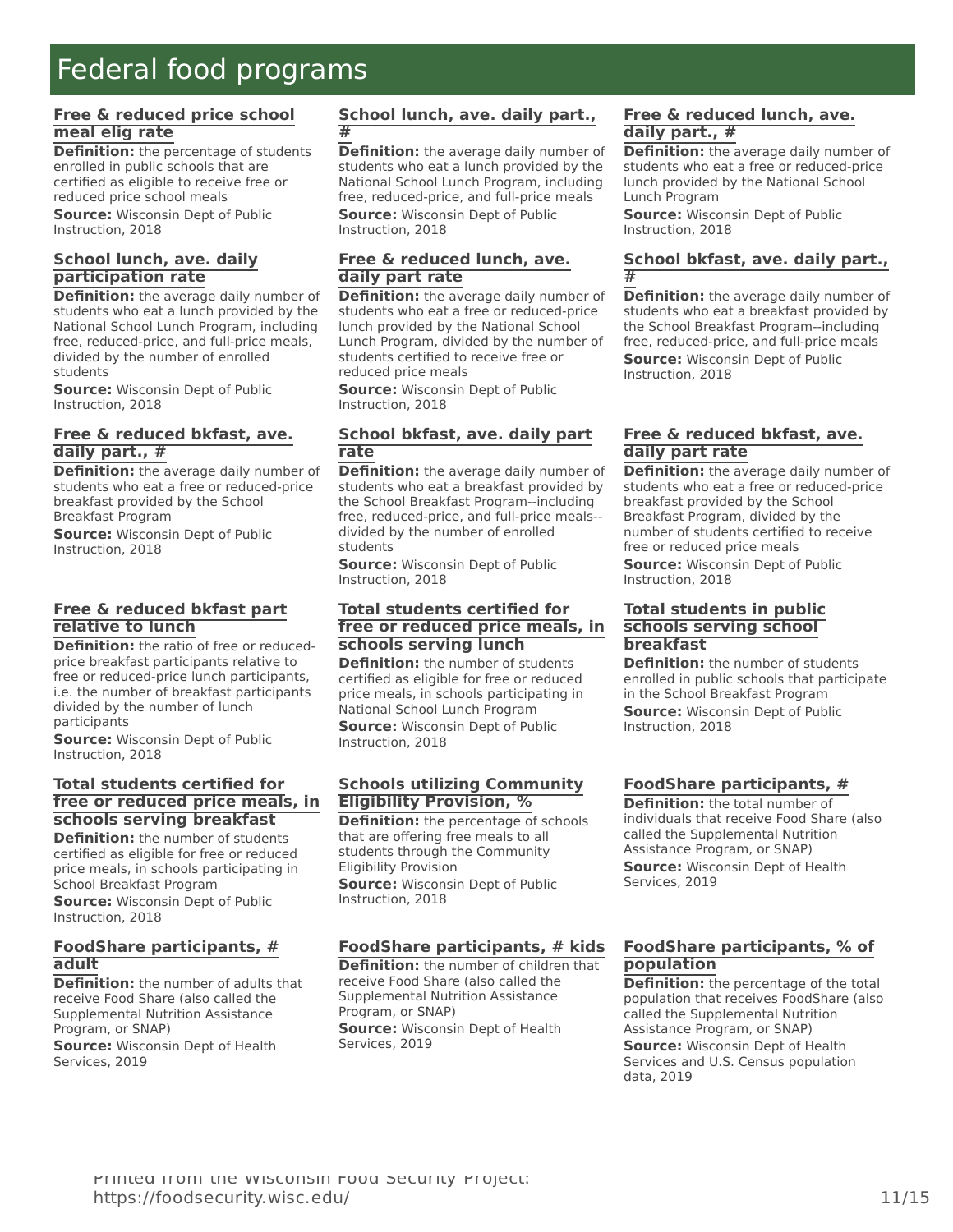## **FoodShare participants, % of adults**

**Definition:** the percentage of the adult population (20+) that receives FoodShare (also called the Supplemental Nutrition Assistance Program, or SNAP)

**Source:** Wisconsin Dept of Health Services and U.S. Census population data, 2019

#### **WIC participants, # of children**

**Definition:** the number of children who participate in the Special Supplemental Nutrition Program for Women, Infants and Children (also known as WIC)

**Source:** Wisconsin Dept of Health Services, 2018

#### **FoodShare participants per month, #**

**Definition:** the total number of individuals that receive FoodShare in a single month

**Source:** Wisconsin Dept of Health Services, April 2020

#### **FoodShare monthly caseload change since Jan 2020, %**

**Definition:** the percentage change in monthly FoodShare recipients since January 2020

**Source:** Wisconsin Dept of Health Services, April 2020

## **FoodShare participants, % of kids**

e of the adult **Definition:** the percentage of the child participate in the Sp population (0-18) that receives FoodShare (also called the Supplemental Nutrition Assistance Program, or SNAP)

**Source:** Wisconsin Dept of Health Services and U.S. Census population data, 2019

#### **WIC participants, total #**

**Definition:** the total number of people who participate in the Special Supplemental Nutrition Program for Women, Infants and Children (also known as WIC)

**Source:** Wisconsin Dept of Health Services, 2018

#### **FoodShare participants per month, %**

**Definition:** the percentage of the total population that receive FoodShare in a single month

**Source:** Wisconsin Dept of Health Services and U.S. Census population data, January 2020

#### **WIC participants, # of women**

**Definition:** the number of women who participate in the Special Supplemental Nutrition Program for Women, Infants and Children (also known as WIC) **Source:** Wisconsin Dept of Health Services, 2018

#### **FoodShare participants per month, #**

**Definition:** the total number of individuals that receive FoodShare in a single month **Source:** Wisconsin Dept of Health

Services, January 2020

#### **FoodShare participants per month, %**

**Definition:** the percentage of the total population that receive FoodShare in a single month

**Source:** Wisconsin Dept of Health Services and U.S. Census population data, April 2020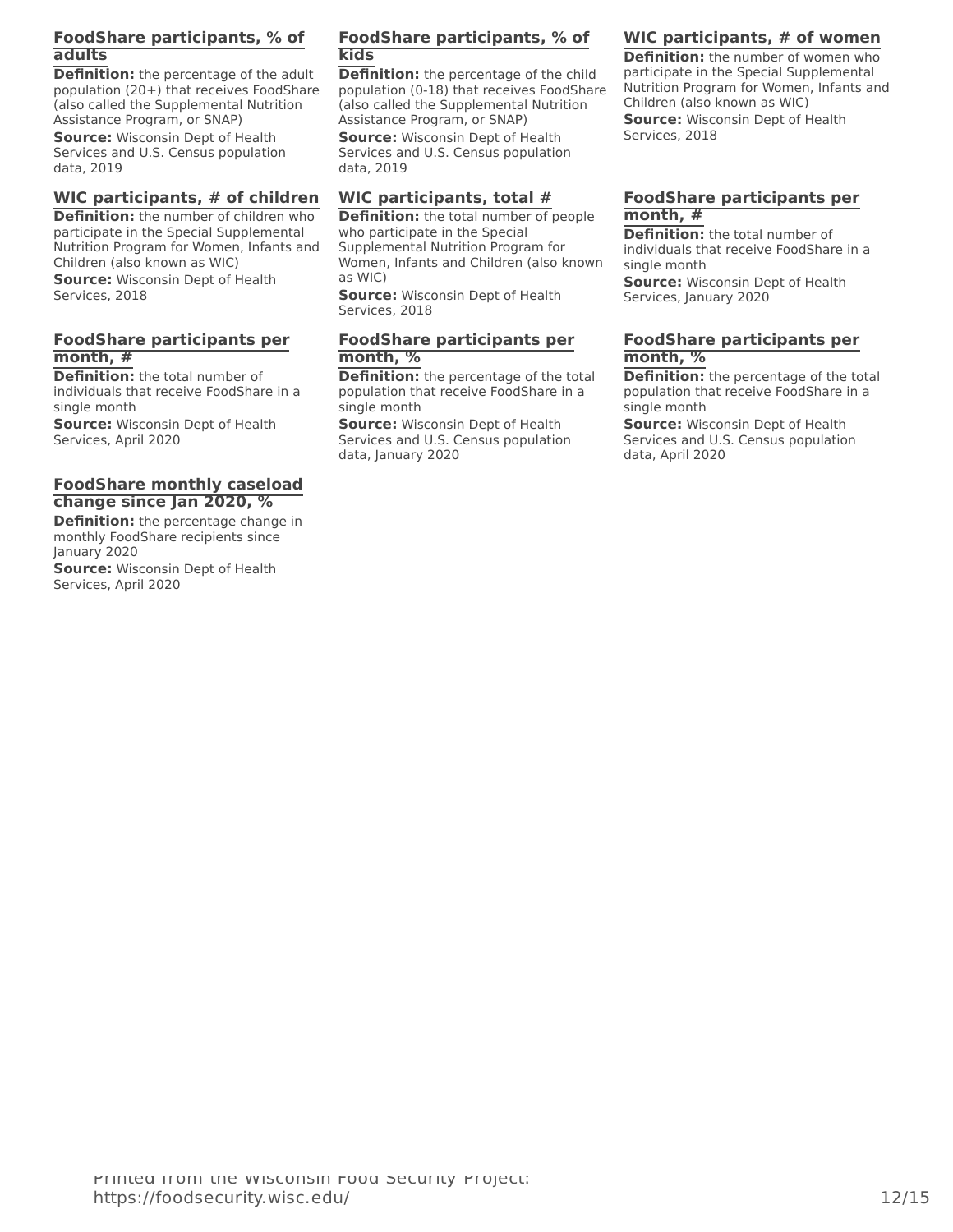# Food environment and the environment of the environment of the environment of the environment of the environmen

#### **Stores accepting FoodShare, #**

**Definition:** the number of stores that accept FoodShare (SNAP) **Source:** Calculated from SNAP Retailer Locator~ USDA~ 2019, 2019

### **Food costs relative to national average, ratio**

**Definition:** the ratio of food costs in the county relative to average food costs nationally (from Map the Meal Gap) **Source:** Map the Meal Gap, 2018

#### **Food costs relative to state average, ratio**

**Definition:** the ratio of food costs in the county relative to average food costs statewide (from Map the Meal Gap) **Source:** Map the Meal Gap, 2018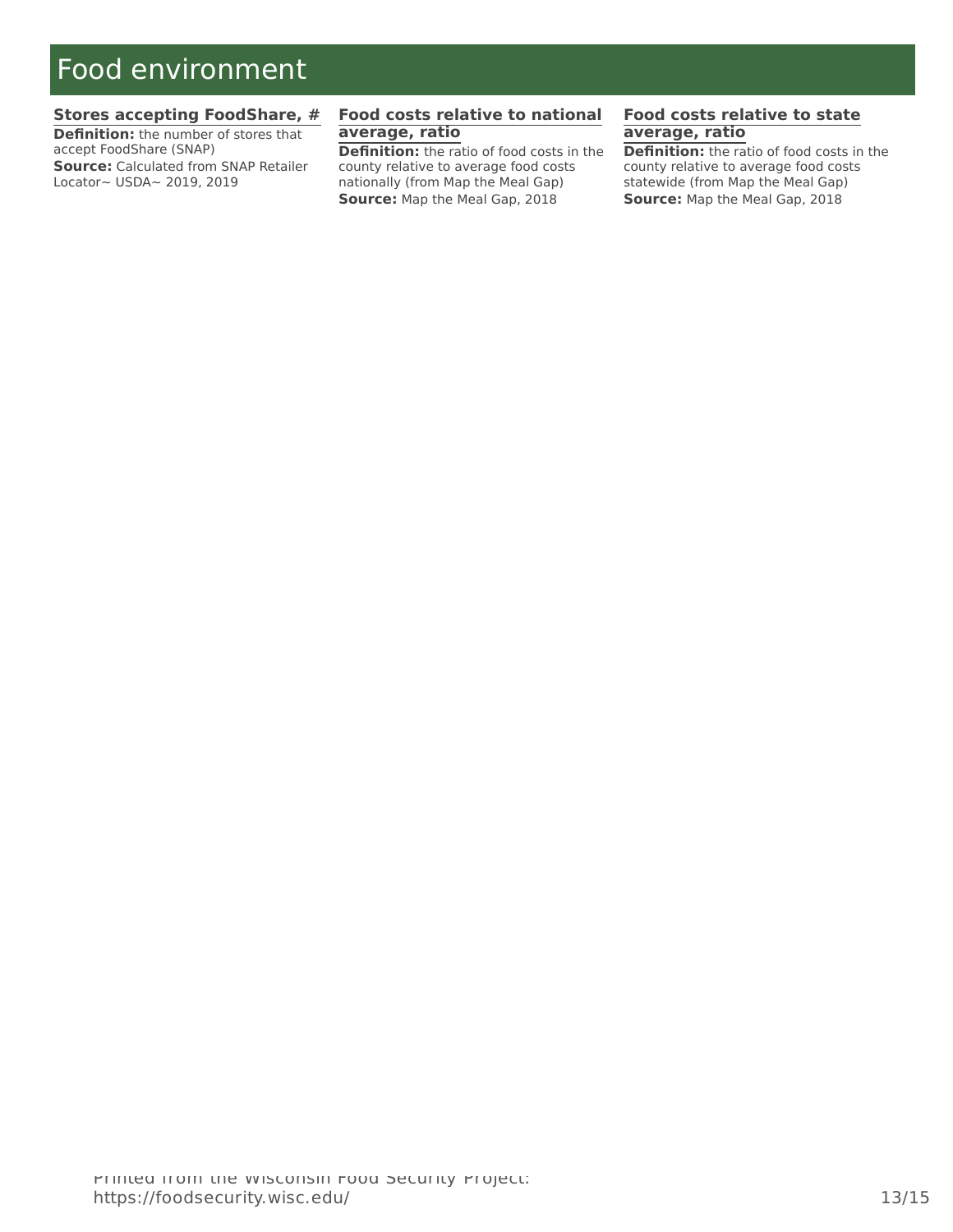#### $\mathcal{N}$ Food security

#### **Estimate of food insecurity rate (all persons) (from Map the Meal Gap)**

**Definition:** an estimate of the food insecurity rate for the total population based on local economic and demographic characteristics such as the poverty rate, unemployment rate, and race and ethnicity and disability status of the population

**Source:** Map the Meal Gap, 2018

#### **Projection of food insecurity rate (children) (from Map the Meal Gap)**

**Definition:** a projection of the food insecurity rate for households with children based on local economic conditions and demographic characteristics

**Source:** Map the Meal Gap, 2020

#### **Estimate of food insecurity rate (children) (from Map the Meal Gap)**

**Definition:** an estimate of the food insecurity rate for households with children based on local economic and demographic characteristics such as the poverty rate, unemployment rate, and race and ethnicity and disability status of the population

**Source:** Map the Meal Gap, 2018

#### **Projection of food insecurity rate (all persons) (from Map the Meal Gap)**

**Definition:** a projection of the food insecurity rate for the total population based on local economic conditions and demographic characteristics **Source:** Map the Meal Gap, 2020